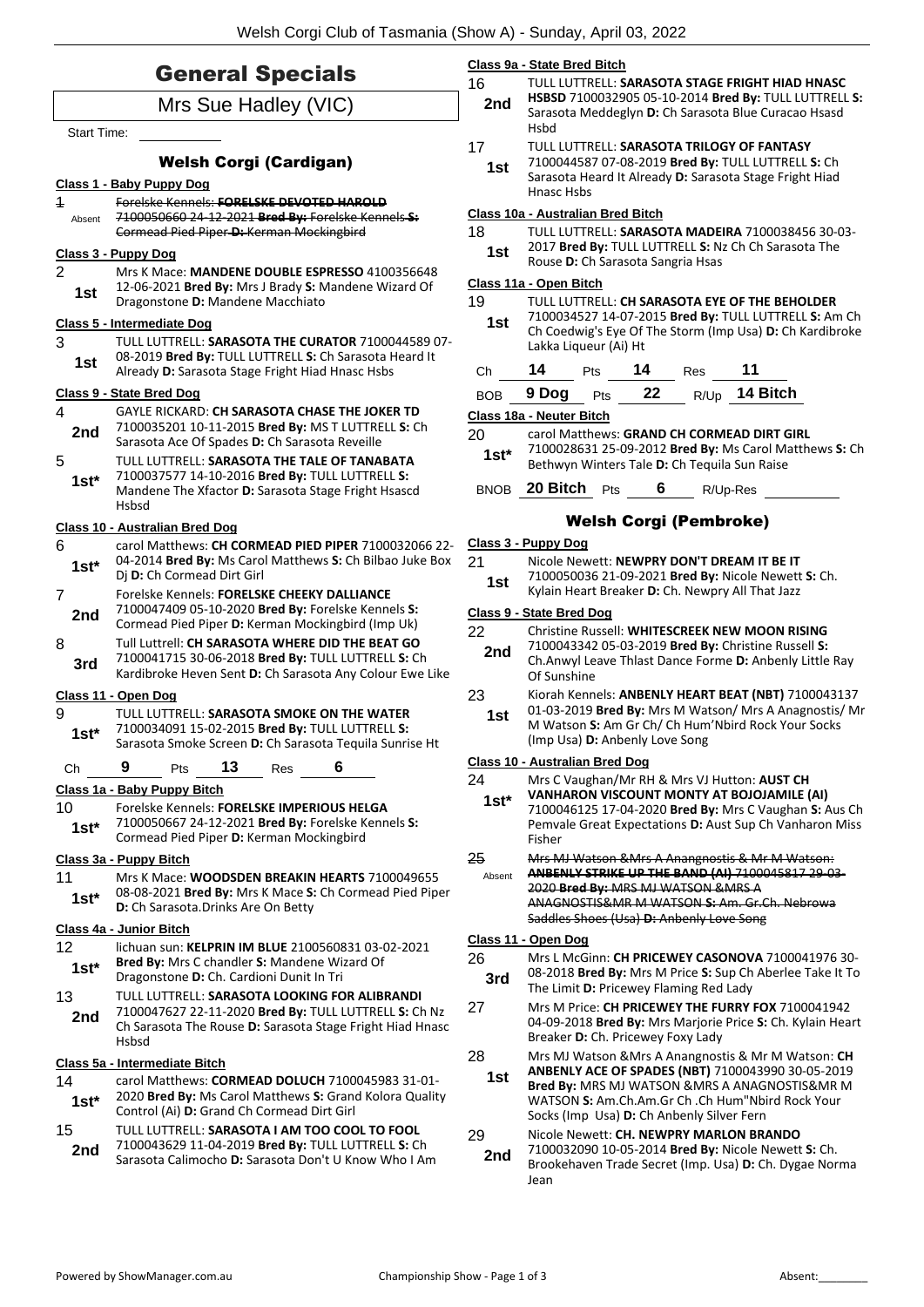| Сh            | 13<br>24<br>28<br>Pts<br>Res                                                                                                                 | Neutei |
|---------------|----------------------------------------------------------------------------------------------------------------------------------------------|--------|
|               | Class 3a - Puppy Bitch                                                                                                                       | BNOB   |
| 30            | Mr R H & Mrs V J Hutton: BOJOJAMILE BRUSH SHADES (AI)<br>2100564947 24-04-2021 Bred By: Mr RH & Mrs VJ Hutton                                |        |
| 2nd           | S: Dk Ch Int Ch Nord Ch Rus Ch Se Ch Andvol Marshall (Rus)                                                                                   |        |
| 31            | D: Aust Ch Bojojamile Brighton Rock<br>Mrs MJ Watson, Mrs A Anagnostis & Mr M Watson:                                                        |        |
| 3rd           | ANBENLY ICE MAIDEN (NBT) 7100049421 30-05-2021 Bred                                                                                          | Best   |
|               | By: Exhibitor S: Anbenly Heart Beat (Nbt) D: Anbenly Show<br>Dancer                                                                          |        |
| 32            | Nicole Newett: NEWPRY ECLIPSE OF THE HEART                                                                                                   | R/Up   |
| $1st^*$       | 7100050037 21-09-2021 Bred By: Nicole Newett S: Ch.                                                                                          |        |
|               | Kylain Heart Breaker D: Ch. Newpry All That Jazz                                                                                             |        |
| 33            | Class 4a - Junior Bitch<br>Mrs MJ Watson & Mrs A Anangnostis & Mr M Watson:                                                                  |        |
| $1st*$        | ANBENLY KISS ME KATE (NBT) 7100048767 30-04-2021                                                                                             |        |
|               | Bred By: MRS MJ WATSON & MRS A ANAGNOSTIS& MR M                                                                                              |        |
|               | WATSON S: Ch Anbenly Ace Of Spades D: Ch Anbenly<br>Unforgetable                                                                             | Best   |
| 34            | Ms L Howe: MILKENUNNY WALKING ON AIR 7100047920                                                                                              |        |
| Absent        | 16 01 2021 Bred By: Ms L Howe S: Kalatha Clan Pup-D:<br>Cuuchin A Walk In The Park                                                           | R/Up   |
|               |                                                                                                                                              |        |
| 35            | Class 5a - Intermediate Bitch<br>Ms L Howe: MILKENUNNY WINTER ROSE 7100046030 18-                                                            |        |
| $1st^*$       | 04-2020 Bred By: Ms L Howe S: Cuuchin Heez So Fine At                                                                                        | Finish |
|               | Antudor D: Cyemore Welcome Willow                                                                                                            |        |
| 36            | Class 9a - State Bred Bitch<br>Christine Russell: WHITESCREEK AUBURN DELIGHT                                                                 |        |
| $1st^*$       | 7100043346 05-03-2019 Bred By: Christine Russell S: Ch                                                                                       |        |
|               | Anwyl Leave Thlast Dance Forme D: Anbenly Little Ray Of<br>Sunshine                                                                          |        |
| 37            | Mrs MJ Watson & Mrs A Anangnostis & Mr M Watson:<br>ANBENLY BURNT SPICE (NBT) 7100046964 18-09-2020                                          |        |
| 3rd           | Bred By: MRS MJ WATSON & MRS A ANAGNOSTIS& MR M                                                                                              |        |
|               | WATSON S: Ch Anbenly Ace Of Spades D: Ch Anbenly<br>Springtime In Paris                                                                      |        |
| 38            | Nicole Newett: CH. NEWPRY ALL THAT JAZZ 7100040868                                                                                           |        |
| 2nd           | 08-04-2018 Bred By: Nicole Newett S: Ch. Dygae Limited<br>Edition D: Ch. Newpry Audrey Jean                                                  |        |
|               | Class 11a - Open Bitch                                                                                                                       |        |
| 39            | Christine Russell: WHITESCREEK DANCING QUEEN<br>7100043345 05-03-2019 Bred By: Christine Russell S: Ch.                                      |        |
| 3rd           | Anwyl Leave Thlast Dance Forme D: Anbenly Little Ray Of<br>Sunshine                                                                          |        |
| 40            | Mrs Carole Vaughan & Ms Jennifer Roberts: SUP. CH                                                                                            |        |
| $1st^*$       | VANHARON MISS FISHER 7100035518 26-01-2016 Bred By:<br>Mrs Carole Vaughan S: Ch Newpry Marlon Brando D: Ch<br>Vanharon Wishes For My Girl Ht |        |
| 41            | Mrs M Price: CH.PRICEWEY PRECIOUS GIFT 7100041979                                                                                            |        |
| 2nd           | 30-08-2018 Bred By: Mrs Marjorie Price S: Sup.Ch. Aberlee<br>Take It To The Limit D: Pricewey Flaming Red Lady                               |        |
| Ch            | 40<br>16<br>41<br>Pts<br>Res                                                                                                                 |        |
| BOB           | 28 Dog<br>40 Bitch<br>24<br>R/Up<br>Pts                                                                                                      |        |
|               | Class 18 - Neuter Dog                                                                                                                        |        |
| 42            | Mrs Carole Vaughan: CH. VANHARON WISHES GRANTED                                                                                              |        |
| 1st*          | 7100028087 30-06-2012 Bred By: Mrs Carole Vaughan S:<br>Sup. Ch. Bojojamile Bean Serious (Ai) D: Vanharon Golden<br>Wishes                   |        |
| Neuter        | 42<br>6<br>Pts                                                                                                                               |        |
|               | Class 18a - Neuter Bitch                                                                                                                     |        |
| 43<br>Absent  | <b>J Roberts &amp; C Vaughan: CH VANHARON WISHES FOR MY</b><br>GIRL HT 7100028090 30-06-2012 Bred By: MRS CAROLE                             |        |
|               | VAUGHAN S: Sup Ch Bojojamile Bean Serious D: Vanharon                                                                                        |        |
|               | Golden Wishes                                                                                                                                |        |
| 44<br>$1st^*$ | Mrs MJ Watson & Mrs A Anangnostis & Mr M Watson: CH<br>ANBENLY UNFORGETABLE 7100037680 20-12-2016 Bred                                       |        |
|               | By: EXH S: Am. Ch. Am. Gr Ch. Hum'nbirdrock Your Socks                                                                                       |        |

| Neuter | 44                | <b>Pts</b> | 6 | Res |               |
|--------|-------------------|------------|---|-----|---------------|
|        | BNOB 44 Bitch Pts |            |   |     | $R/Up$ 42 Dog |
|        |                   |            |   |     |               |

## Group 0 - Specials

| Best |  |
|------|--|
|      |  |

**R/Up**

## Neuter

**R/Up**

Finish Absent **0**

(Imp Usa) **D:** Anbenly Love Song